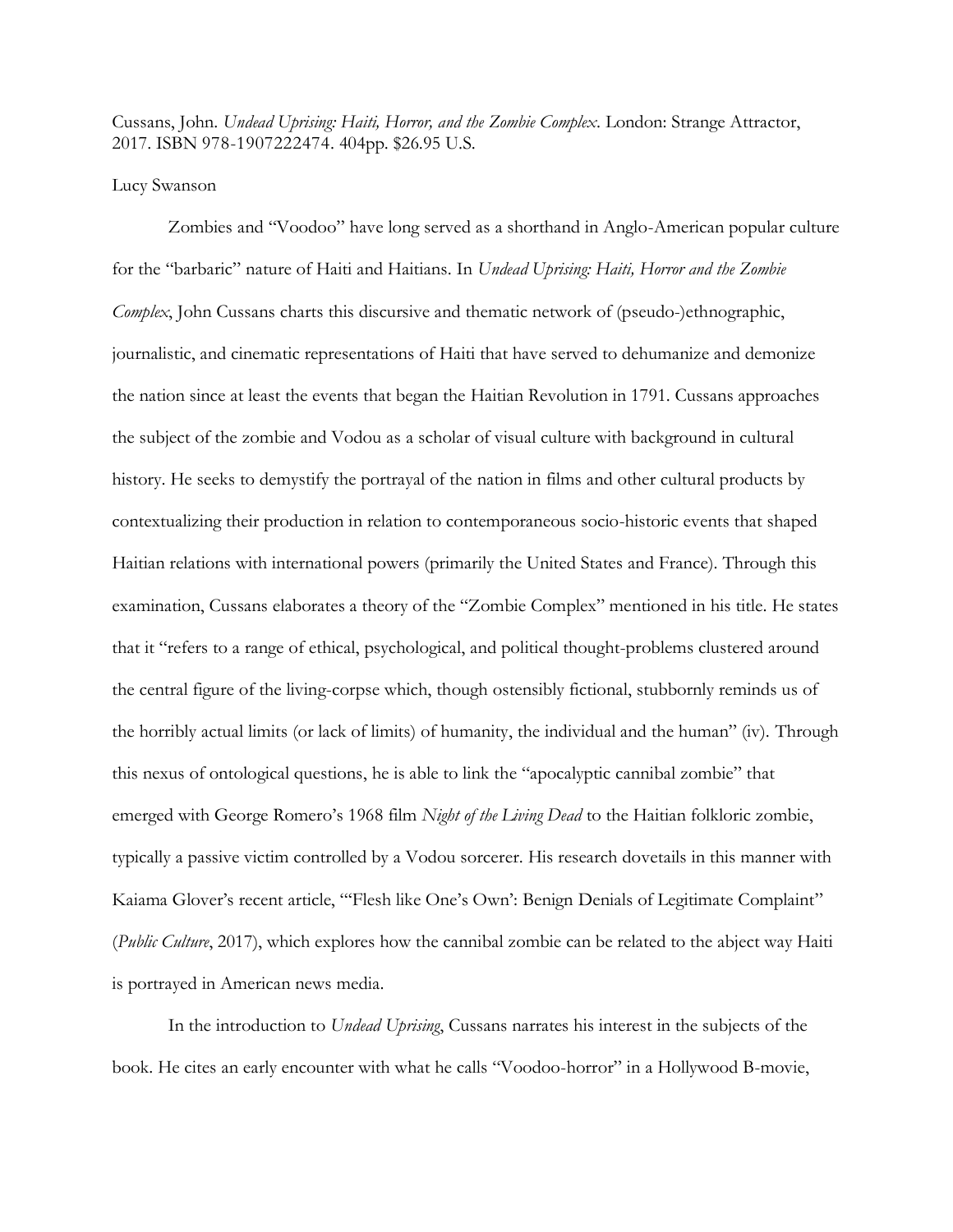and describes a connection with his doctoral work on imitative behavior in the British Video Nasty<sup>1</sup> controversy in the 1980s and in the work of French philosopher Georges Bataille. These references reflect the author's methodology, which includes critical analysis of sensationalistic popular culture read through the lens of philosophy and cultural history. Cussans examines the role of mimetic behavior as it relates to the Zombie Complex, offering a very interesting account of references to the purported role of Mesmerism in the Haitian Revolution. He examines how the practice—a precursor to hypnotism—arrived in colonial Saint-Domingue, and how it came to be viewed as playing a decisive role in the 1791 revolts inaugurating the Haitian revolution. Given his personal and professional background, Cussans identifies himself as "an armchair historian" (vi) of Haiti, yet his work is thoroughly researched with a highly critical eye towards the exoticizing and othering way in which Haitian Vodou is presented in Western media and popular narratives, even those with a purported journalistic or objective value. He makes extensive reference to critical work within the field of Haitian Studies, which anchors his discourse and helps it to serve as a corrective to the exploitative works he studies.

*Undead Uprising* is divided into two parts, each containing four chapters; the first examines the folkloric Haitian zombie, while the other tracks the evolution of the zombie into a violent fleshhungry monster through the vehicle of Romero's *Night of the Living Dead*. The transition between the two major parts of the book is illustrated by a graph labeled "*fig ii* Axis of Living Death" (220) which offers a visual interpretation of the transformation of the zombie myth. The largely chronological organization allows the reader to better understand the changing but enduring significance of Vodou to representations of Haiti globally.

 $\overline{a}$ 

<sup>1</sup> This series of public debates in the United Kingdom in the early 1980s was focused on a profusion of B-grade horror films that escaped censorship because they were produced on video cassette. The ensuing controversy led to the passing of the Video Recordings Act of 1984.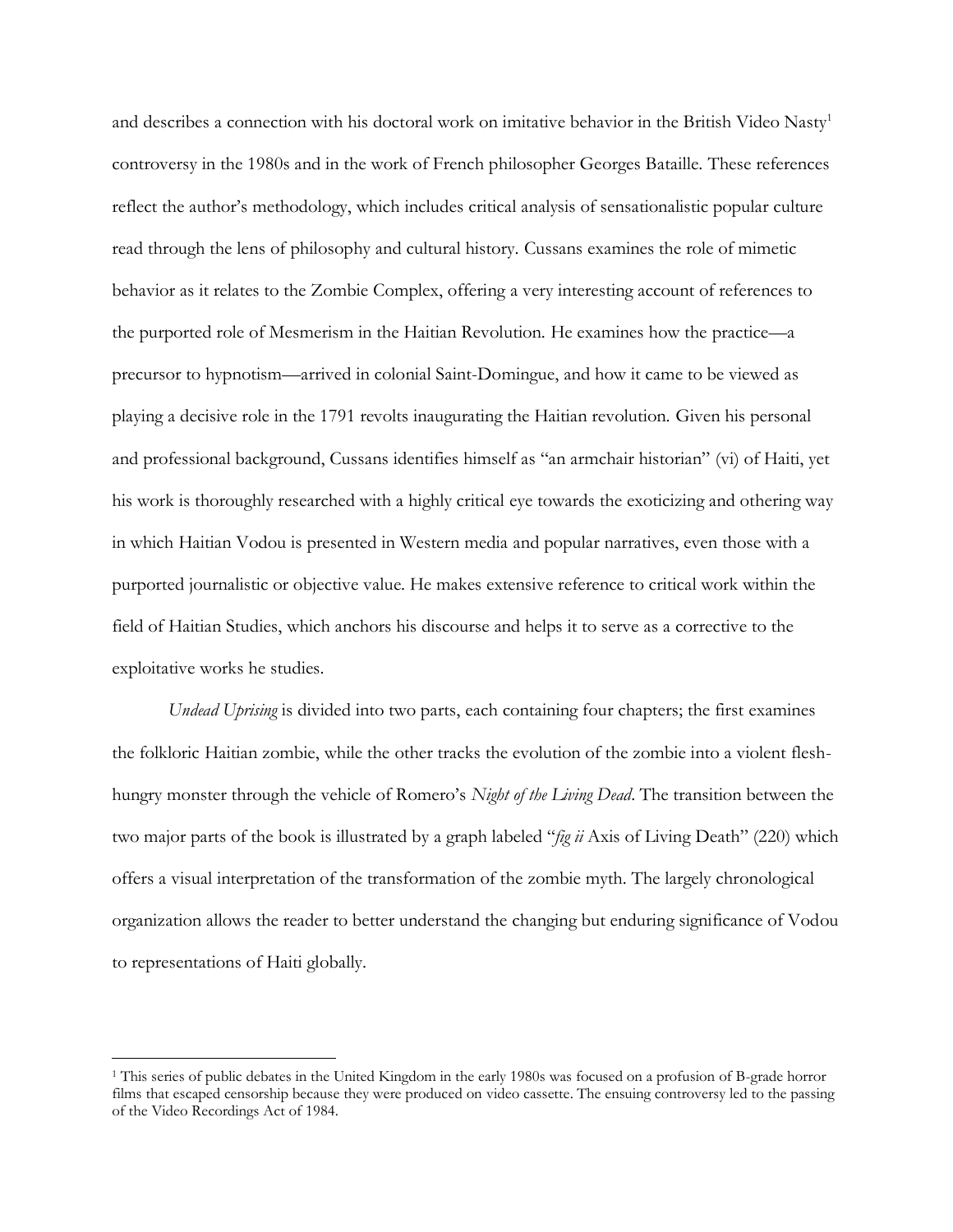In the first chapter, the author studies William Seabrook's 1929 travelogue *The Magic Island*, which introduced the Haitian zombie to North American audiences. In addition to interrogating the zombie's role as justification for the U.S. Occupation of Haiti, the chapter elaborates on Bataille's significance to the Zombie Complex. Cussans notes a potential connection between the French philosopher and Seabrook through the intermediary of ethnographer Michel Leiris. The second chapter explores the concept of the individual being controlled by an external force through the phenomena of somnambulism, hypnotism and Mesmerism and, and the ways that these ideas influenced early zombie films such as the 1932 *White Zombie* and *I Walked with a Zombie* (1943). In addition to studying contemporaneous accounts of Mesmerism around the time of the 1791 insurrections in Saint-Domingue, Cussans identifies what he calls the "Classical Cinematic zombie." He writes that "as the Haitian *zombi* finds a new form of spectral after-life in the medium of modern cinema, it becomes an allegory for states of mass mindlessness and economic powerlessness induced by remote, hypnotizing agents" (108). In the following chapter, the author analyzes how Haitian writers and scholars of the *Indigéniste* movement and the Griots sought to reclaim Vodou as part of Haiti's cultural heritage at the time of the U.S. Occupation and the anti-superstition campaign led by the Catholic church in the early 1940s. He also traces the transformation of the Bois Caïman ceremony through a textual genealogy. The final chapter in this section begins by chronicling the emergence and metamorphosis of a different Vodou icon: Baron Samedi. Cussans explores the popular association of François Duvalier with the *lwa* of death, interpreting it in light of the James Bond novel and film *Live and Let Die* (released in 1954 and 1973 respectively), offering an insightful take on the international origins of the figure of a Black supervillain. He brings this analysis to bear on the contexts of the Cold War, as well as international and national movements including *Noirisme* and the Black Panthers. The author notes in his conclusion that the "complex play of endogenous and exogenous representations of Haiti seem to have emerged most markedly during the Duvalier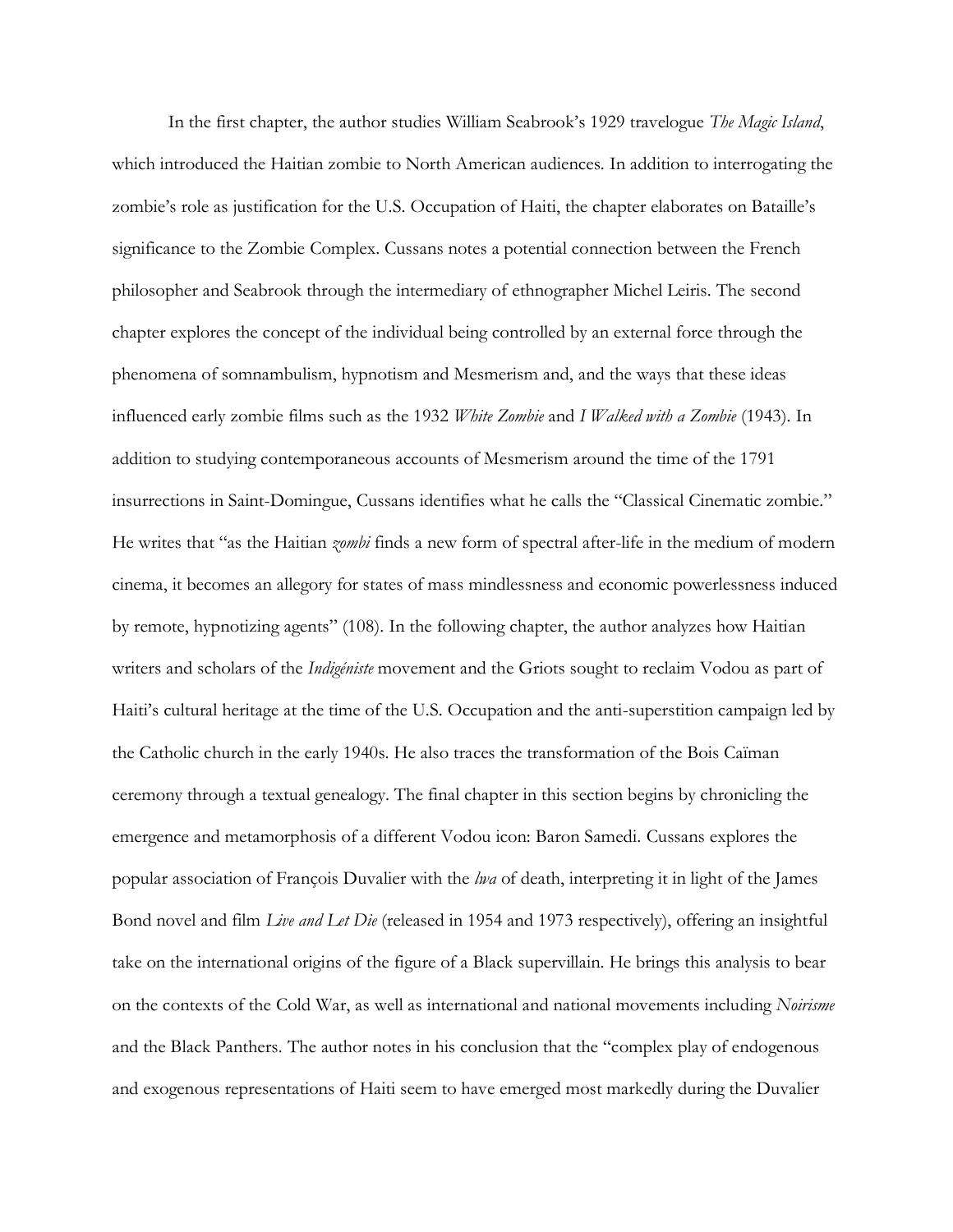era when the myth and reality of the Voodoo Dictator and the Zombie Nation became muddied by the play of cold war politics and covert intelligence operations" (352).

The second section of *Undead Uprising* investigates how George Romero's *Night of the Living Dead* (1968) signaled a significant departure from the Haitian folkloric zombie, yet continued to engage with similar philosophical and ontological questions, as the film and its Black protagonist emerged against the backdrop of the Civil Rights movement and other events marking significant social upheaval in the United States. Two decades later, after the cannibal zombie was widely established in North American popular culture, the horror film *The Serpent and the Rainbow* (1988) renewed interest in the Haitian zombie. Cussans considers how the work, based on the book of the same name by ethnobotanist Wade Davis, also revives stereotypes about Haiti during the AIDS crisis and at the end of Jean-Claude Duvalier's dictatorial rule. In the following chapter investigating the 2006 docu-drama *Ghosts of Cité Soleil*, Cussans extends his theory of the Zombie Complex to the *Chimères*—both the idea of hybrid, mythic monsters and the gangs from Port-au-Prince associated with Jean-Bertrand Aristide during his second presidential term. Finally, the book concludes with an examination of the lesser-known film *A Voodoo Possession* (2014), which continues the denigrating representation of Vodou in Haiti in a post-2010 context. While the film seems to refer to the squandering of billions of dollars in aid by NGOs following the earthquake—its premise is that an American must travel to Haiti following his brother's disappearance with "thousands of dollars of earthquake relief money" (339)—Cussans argues that *A Voodoo Possession* ultimately reveals nothing about the country.

The primary strength of *Undead Uprising* lies in Cussans' thorough intellectual and textual historiesof concepts and events central to Haitian national identity (as represented both in the global and local imaginaries). For example, his charting of the shifting narratives of the 1791 Bois Caïman ceremony and of Baron Samedi are particularly fascinating case studies. As for any weaknesses in the